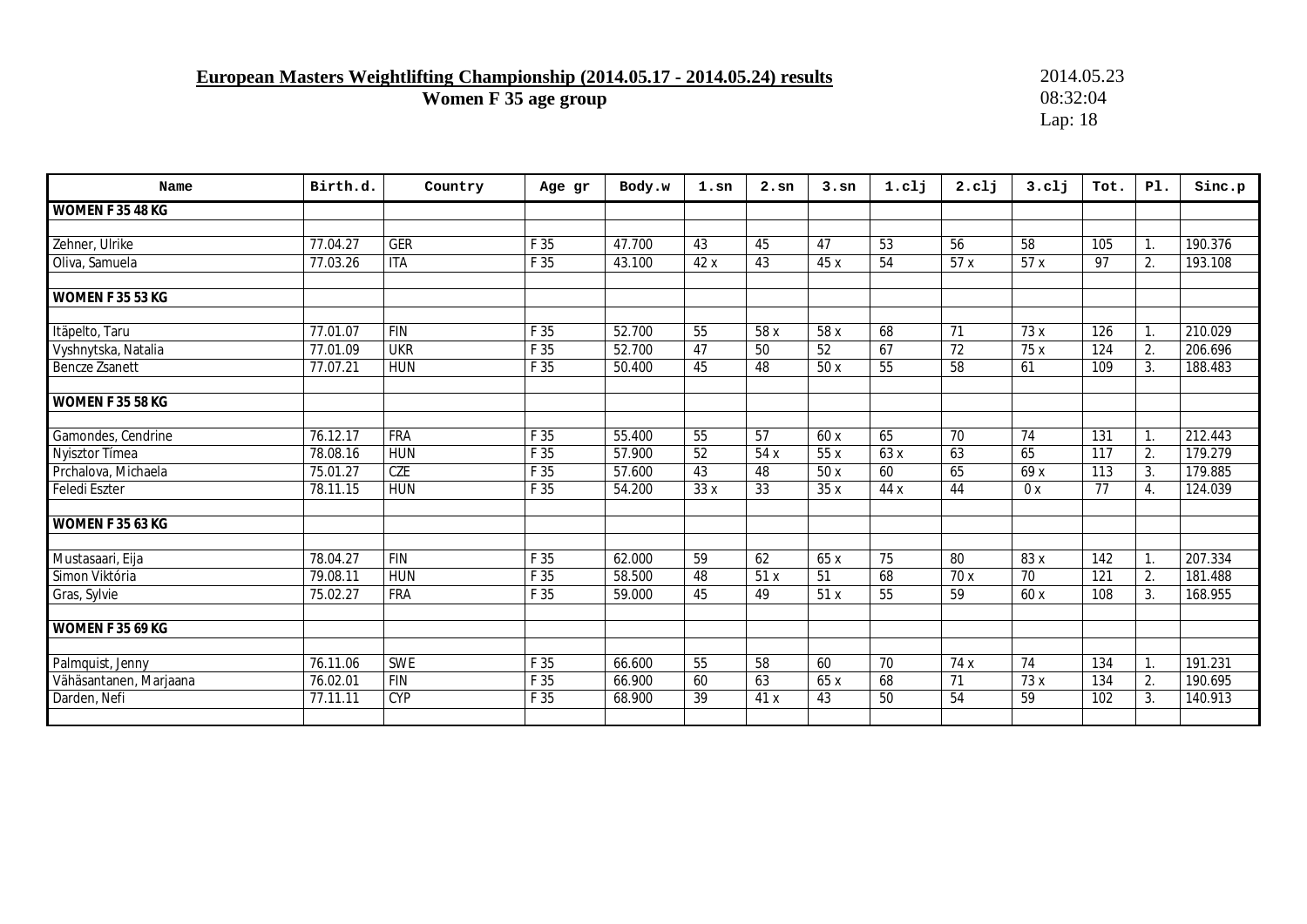### **European Masters Weightlifting Championship (2014.05.17 - 2014.05.24) results** 2014.05.23<br> **Women F 35 age group** 08:32:04

**Women F 35 age group** 

Lap: 19

| Name                 | Birth.d. | Country    | Age gr | Body.w | $1.\,\mathrm{sn}$ | $2.\text{sn}$ | 3.sn | 1.c11 | 2. <sub>cl</sub> | $3.$ clj | Tot. | Pl. | Sinc.p  |
|----------------------|----------|------------|--------|--------|-------------------|---------------|------|-------|------------------|----------|------|-----|---------|
| WOMEN F 35 75 KG     |          |            |        |        |                   |               |      |       |                  |          |      |     |         |
|                      |          |            |        |        |                   |               |      |       |                  |          |      |     |         |
| Bódis-Szabó Katinka  | 78.07.18 | <b>HUN</b> | F 35   | 74.300 | 52                | 57x           | 57x  | -62   | 68               | 72       | 124  |     | 162.204 |
|                      |          |            |        |        |                   |               |      |       |                  |          |      |     |         |
| WOMEN F $35 + 75$ KG |          |            |        |        |                   |               |      |       |                  |          |      |     |         |
|                      |          |            |        |        |                   |               |      |       |                  |          |      |     |         |
| Scheuer, Tina        | 79.10.07 | <b>GER</b> | F 35   | 91.200 | 73                | 78            | 82   | 96    | 102              | 108      | 190  |     | 223.174 |

**Women F 35 sinclair/1.: 223.174 point - Scheuer, Tina Women F 35 sinclair/2.: 212.443 point - Gamondes, Cendrine Women F 35 sinclair/3.: 210.029 point - Itäpelto, Taru**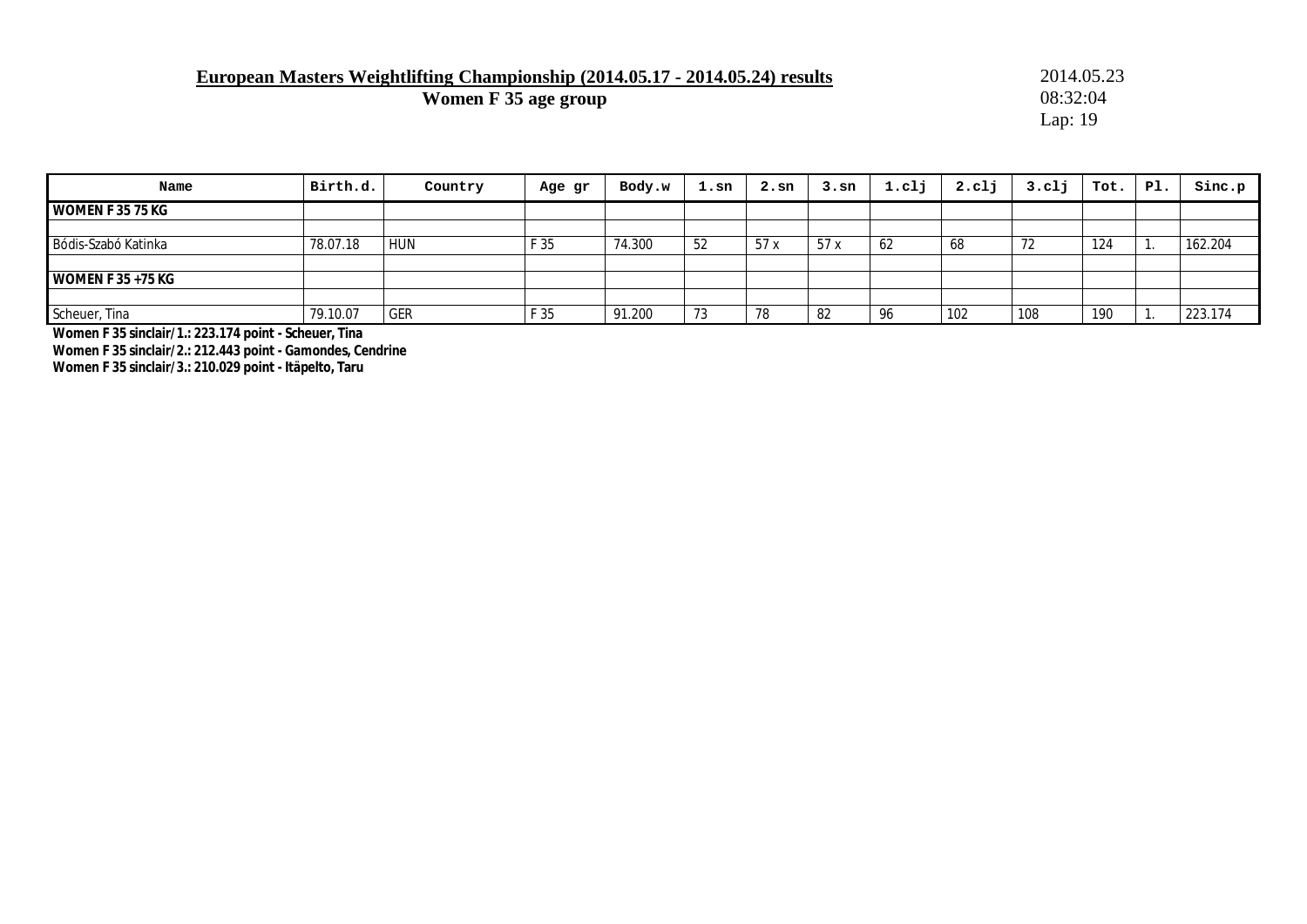**European Masters Weightlifting Championship (2014.05.17 - 2014.05.24) results** 2014.05.23<br> **Women F 40 age group** 08:32:04

**Women F 40 age group** 

Lap: 20

| Name                     | Birth.d. | Country    | Age gr | Body.w  | $1$ .sn         | 2.sn | 3.sn | 1.cli | 2.clj | 3.clj | Tot. | PI.            | Sinc.p  |
|--------------------------|----------|------------|--------|---------|-----------------|------|------|-------|-------|-------|------|----------------|---------|
| WOMEN F 40 48 KG         |          |            |        |         |                 |      |      |       |       |       |      |                |         |
|                          |          |            |        |         |                 |      |      |       |       |       |      |                |         |
| Kasza Adrienn            | 73.01.24 | <b>HUN</b> | F 40   | 48.000  | 44              | 46x  | 46 x | 55    | 58    | 60 x  | 102  |                | 191.780 |
|                          |          |            |        |         |                 |      |      |       |       |       |      |                |         |
| WOMEN F 40 53 KG         |          |            |        |         |                 |      |      |       |       |       |      |                |         |
| Yu Hing, Clodyne         | 72.06.19 | <b>FRA</b> | F 40   | 52.600  | 50 x            | 50   | 55   | 60    | 65    | 68 x  | 120  |                | 210.888 |
| WOMEN F 40 58 KG         |          |            |        |         |                 |      |      |       |       |       |      |                |         |
| Németh Gyöngyi           | 70.09.19 | <b>HUN</b> | F 40   | 57.500  | 53              | 56 x | 56   | 70    | 73    | 76    | 132  | $\mathbf{1}$ . | 221.245 |
| Alekseichuk, Iryna       | 73.07.01 | <b>UKR</b> | F 40   | 56.800  | $\overline{37}$ | 40   | 45   | 50    | 55    | 58 x  | 100  | 2.             | 164.000 |
| Kovács Katalin Andrea    | 74.04.06 | <b>HUN</b> | F 40   | 56.300  | 31              | 33   | 34   | 40    | 43    | 45    | 79   | 3.             | 129.165 |
| WOMEN F 40 75 KG         |          |            |        |         |                 |      |      |       |       |       |      |                |         |
| Samuelsson, Susanna      | 73.06.06 | <b>FIN</b> | F 40   | 74.700  | 65              | 68   | 71   | 85    | 91    | 96 x  | 162  |                | 222.961 |
| Hofmann, Bettina         | 74.03.18 | <b>AUT</b> | F 40   | 73.000  | 33              | 35   | 37 x | 53    | 55x   | 55 x  | 88   | 2.             | 121.458 |
| <b>WOMEN F 40 +75 KG</b> |          |            |        |         |                 |      |      |       |       |       |      |                |         |
| Czinczás Brigitta        | 74.05.15 | <b>HUN</b> | F 40   | 89.400  | 55 x            | 55   | 58 x | 70    | 76    | 0x    | 131  |                | 164.313 |
| Milesi, Alessia          | 70.03.14 | <b>ITA</b> | F 40   | 75.100  | 55              | 58   | 60   | 65    | 68    | 70    | 130  | 2.             | 184.015 |
| Lauridsen, Dorthe Salin  | 70.02.19 | <b>DEN</b> | F 40   | 102.000 | 38              | 42x  | 42 x | 50    | 52    | 54    | 92   | 3.             | 114.880 |

**Women F 40 sinclair/1.: 222.961 point - Samuelsson, Susanna** 

**Women F 40 sinclair/2.: 221.245 point - Németh Gyöngyi** 

**Women F 40 sinclair/3.: 210.888 point - Yu Hing, Clodyne**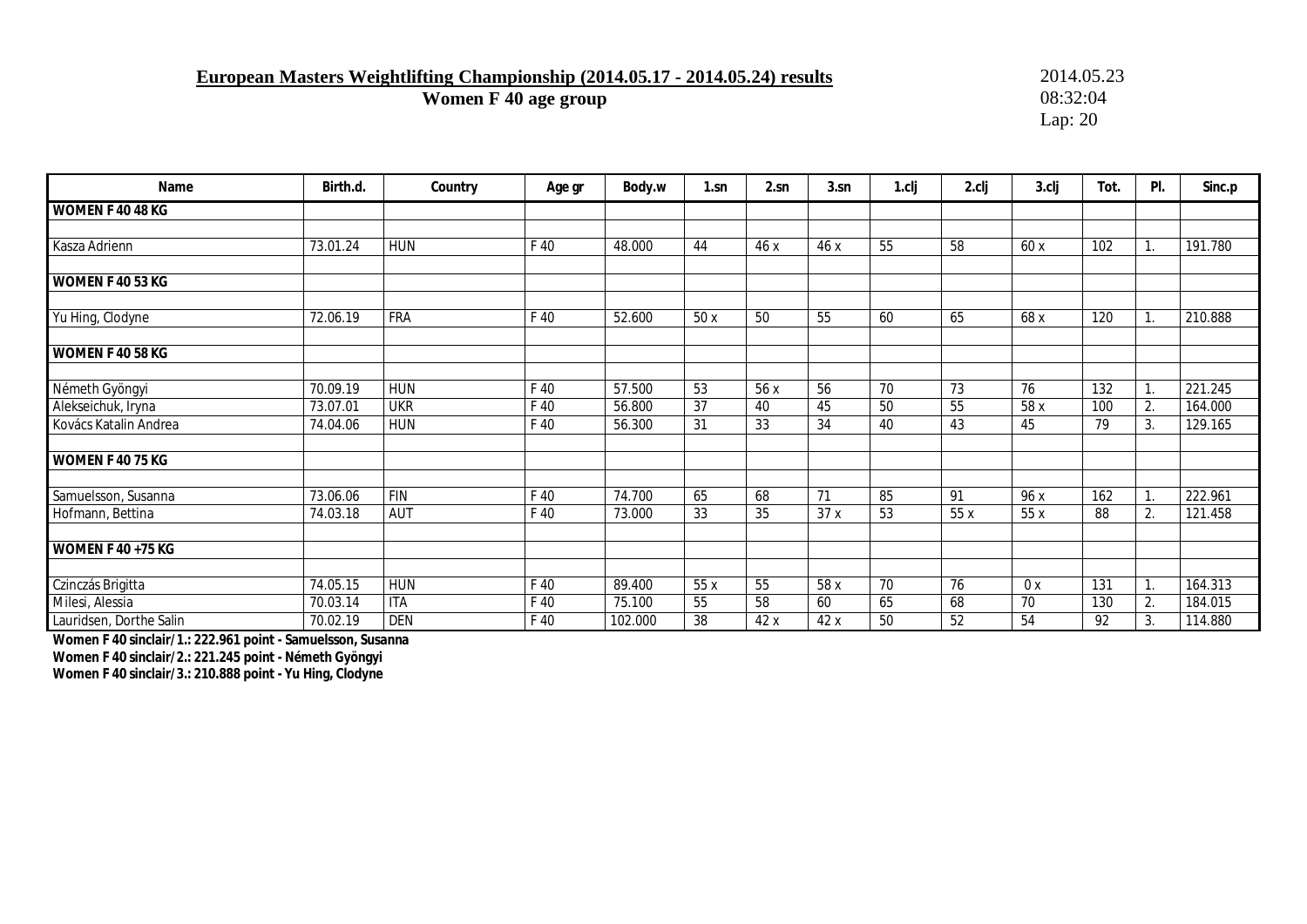**European Masters Weightlifting Championship (2014.05.17 - 2014.05.24) results** 2014.05.23<br>Women F 45 age group 332:04

**Women F 45 age group** 

Lap: 21

| Name                     | Birth.d. | Country    | Age gr | Body.w  | $1.\mathrm{sn}$ | $2.\,\mathrm{sn}$ | 3.5 <sub>n</sub> | 1.c1j           | 2. c11          | 3. c11          | Tot.             | PI.              | Sinc.p  |
|--------------------------|----------|------------|--------|---------|-----------------|-------------------|------------------|-----------------|-----------------|-----------------|------------------|------------------|---------|
| WOMEN F 45 53 KG         |          |            |        |         |                 |                   |                  |                 |                 |                 |                  |                  |         |
|                          |          |            |        |         |                 |                   |                  |                 |                 |                 |                  |                  |         |
| Mcmanus, Joanne          | 66.03.16 | GBR        | F 45   | 52.200  | $\overline{51}$ | 53 x              | 55x              | $\overline{57}$ | 60x             | 0x              | 108              | 1.               | 202.198 |
|                          |          |            |        |         |                 |                   |                  |                 |                 |                 |                  |                  |         |
| WOMEN F 45 58 KG         |          |            |        |         |                 |                   |                  |                 |                 |                 |                  |                  |         |
| Bundgard, Brigitte       | 66.05.15 | <b>DEN</b> | F 45   | 57.000  | 45 x            | 45                | 49               | 55              | 58              | 60              | 109              | $\mathbf{1}$ .   | 190.565 |
|                          |          |            |        |         |                 |                   |                  |                 |                 |                 |                  |                  |         |
| WOMEN F 45 63 KG         |          |            |        |         |                 |                   |                  |                 |                 |                 |                  |                  |         |
|                          |          |            |        |         |                 |                   |                  |                 |                 |                 |                  |                  |         |
| Damme, Annett            | 67.06.08 | <b>GER</b> | F 45   | 62.200  | 48              | 51                | 54               | 67              | 71              | 73              | 127              |                  | 207.162 |
| WOMEN F 45 69 KG         |          |            |        |         |                 |                   |                  |                 |                 |                 |                  |                  |         |
| Offermann, Denise        | 65.08.11 | <b>CYP</b> | F 45   | 68.700  | 53x             | 54                | 57               | 68              | $\overline{70}$ | $\overline{72}$ | 129              | $\overline{1}$ . | 200.273 |
| WOMEN F 45 75 KG         |          |            |        |         |                 |                   |                  |                 |                 |                 |                  |                  |         |
| Triff-Árkosi Anikó       | 68.07.21 | <b>HUN</b> | F 45   | 69.600  | 60              | 65                | 68               | 70              | 77              | 84              | 152              | $\overline{1}$ . | 229.049 |
| Steinbecher, Sonja       | 69.02.14 | <b>AUT</b> | F 45   | 74.300  | 42              | 45 x              | 45 x             | 52              | 55              | 58              | 100              | 2.               | 143.800 |
| <b>WOMEN F 45 +75 KG</b> |          |            |        |         |                 |                   |                  |                 |                 |                 |                  |                  |         |
| Takács Erika             | 69.04.18 | <b>HUN</b> | F 45   | 103.500 | $\overline{73}$ | $\overline{75}$   | 76               | 100x            | 101             | 0x              | $\overline{177}$ | $\mathbf{1}$ .   | 222.330 |
| Takács Mária             | 66.03.06 | <b>HUN</b> | F 45   | 95.800  | 74              | 76                | $\overline{78}$  | 95              | 98              | 100 x           | 176              | 2.               | 232.302 |

**Women F 45 sinclair/1.: 232.302 point - Takács Mária Women F 45 sinclair/2.: 229.049 point - Triff-Árkosi Anikó Women F 45 sinclair/3.: 222.330 point - Takács Erika**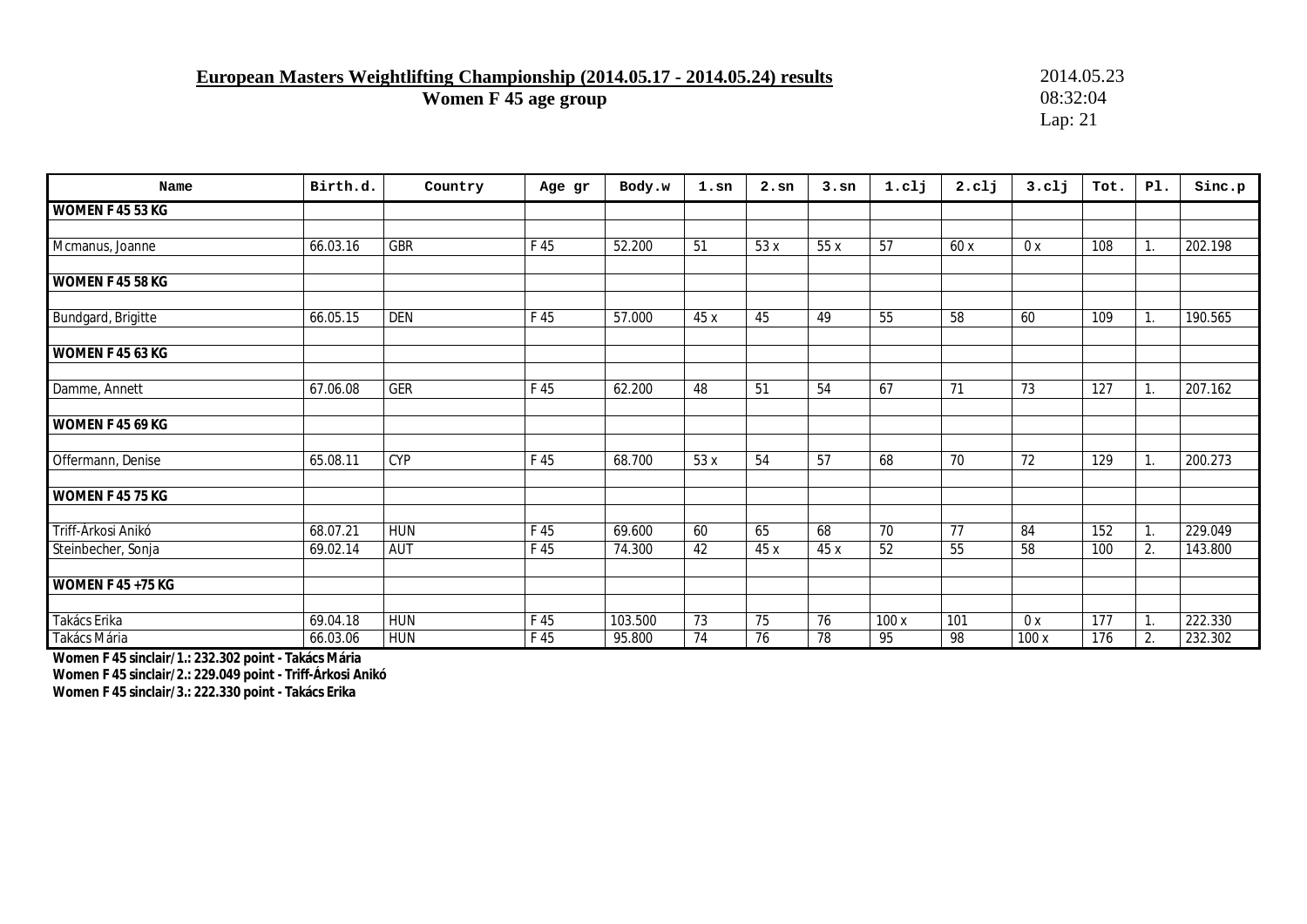**European Masters Weightlifting Championship (2014.05.17 - 2014.05.24) results** 2014.05.23<br>Women F 50 age group 332:04

**Women F 50 age group** 

Lap: 22

| Name                     | Birth.d. | Country    | Age gr | Body.w | 1.sn            | 2.sn | 3.sn | 1.cli           | 2.clj | $3$ .clj | Tot. | PI.            | Sinc.p  |
|--------------------------|----------|------------|--------|--------|-----------------|------|------|-----------------|-------|----------|------|----------------|---------|
| WOMEN F 50 48 KG         |          |            |        |        |                 |      |      |                 |       |          |      |                |         |
|                          |          |            |        |        |                 |      |      |                 |       |          |      |                |         |
| Pipke, Monika            | 60.10.31 | <b>GER</b> | F 50   | 47.600 | $\overline{36}$ | 38 x | 38   | 46              | 48    | 50x      | 86   |                | 187.317 |
| <b>WOMEN F 50 58 KG</b>  |          |            |        |        |                 |      |      |                 |       |          |      |                |         |
| Winter, Silvia           | 62.12.30 | GER        | F 50   | 57.700 | 35              | 37x  | 37   | 48              | 52x   | 52       | 89   |                | 159.862 |
| <b>WOMEN F 50 69 KG</b>  |          |            |        |        |                 |      |      |                 |       |          |      |                |         |
| Eschemann, Sabina        | 64.01.14 | GER        | F 50   | 67.700 | 47              | 50   | 53 x | 65              | 68    | 70       | 120  | $\mathbf{1}$ . | 189.336 |
| <b>WOMEN F 50 75 KG</b>  |          |            |        |        |                 |      |      |                 |       |          |      |                |         |
| Perrone, Susana          | 64.01.10 | <b>ITA</b> | F 50   | 74.700 | 55              | 60   | 62   | $\overline{73}$ | 78 x  | 78 x     | 135  |                | 201.353 |
| Fairchild, Alea          | 64.06.28 | <b>BEL</b> | F 50   | 70.600 | $\overline{39}$ | 42   | 44 x | 55              | 58    | 61x      | 100  | 2.             | 153.900 |
| Forbes, Trisha           | 62.08.08 | <b>GBR</b> | F 50   | 74.500 | 31              | 33   | 35x  | 42              | 44    | 46       | 79   | 3.             | 120.657 |
| <b>WOMEN F 50 +75 KG</b> |          |            |        |        |                 |      |      |                 |       |          |      |                |         |
| Kraut, Sabine            | 60.03.04 | GER        | F 50   | 83.900 | 34              | 37   | 40 x | 40              | 45 x  | 45 x     | 77   |                | 115.154 |

**Women F 50 sinclair/1.: 201.353 point - Perrone, Susana** 

**Women F 50 sinclair/2.: 189.336 point - Eschemann, Sabina** 

**Women F 50 sinclair/3.: 187.317 point - Pipke, Monika**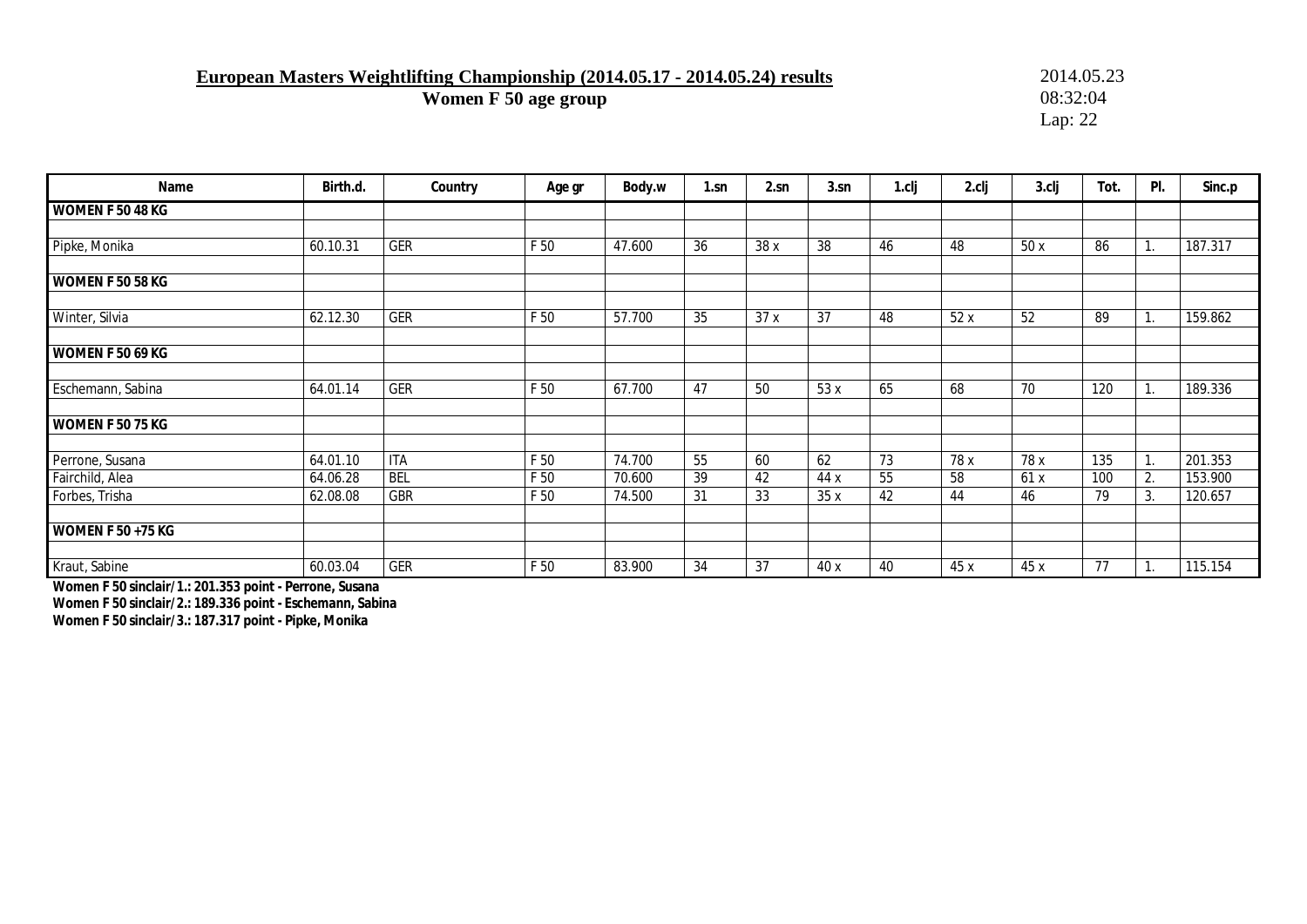**European Masters Weightlifting Championship (2014.05.17 - 2014.05.24) results** 2014.05.23<br> **Women F 55 age group** 08:32:04

**Women F 55 age group** 

Lap: 23

| Name                                     | Birth.d.             | Country                  | Age gr       | Body.w           | 1.sn     | 2.sn     | 3.sn      | 1.cli     | 2.clj    | 3.clj           | Tot.     | PI.                        | Sinc.p             |
|------------------------------------------|----------------------|--------------------------|--------------|------------------|----------|----------|-----------|-----------|----------|-----------------|----------|----------------------------|--------------------|
| WOMEN F 55 53 KG                         |                      |                          |              |                  |          |          |           |           |          |                 |          |                            |                    |
| Jörgensen, Marga                         | 55.08.09             | <b>DEN</b>               | F 55         | 52.700           | 38       | 42       | 44        | 50        | 54x      | 54 x            | 94       | 1.                         | 210.814            |
| <b>WOMEN F 55 63 KG</b>                  |                      |                          |              |                  |          |          |           |           |          |                 |          |                            |                    |
| Larsen, Lene Dorit                       | 55.01.13             | <b>DEN</b>               | F 55         | 62.200           | 30       | 32 x     | 32        | 40        | 42       | 45              | 77       | Ι.                         | 152.745            |
| WOMEN F 55 69 KG                         |                      |                          |              |                  |          |          |           |           |          |                 |          |                            |                    |
| Mendar, Susanne                          | 59.09.29             | AUT                      | F 55         | 63.600           | 35       | 37       | 38        | 48        | 50       | $\overline{52}$ | 90       | Ι.                         | 160.452            |
| Moore-Fox, Lucinda<br>Frassati, Loredana | 57.04.20<br>58.11.03 | <b>IRL</b><br><b>ITA</b> | F 55<br>F 55 | 68.500<br>67.100 | 35<br>28 | 37<br>30 | 38<br>32x | 47<br>37x | 50<br>37 | 52<br>40        | 90<br>70 | 2.<br>3.                   | 160.731<br>123.648 |
| WOMEN F 55 75 KG                         |                      |                          |              |                  |          |          |           |           |          |                 |          |                            |                    |
| Orsagova, Marie                          | 56.06.20             | CZE                      | F 55         | 73.400           | 45       | 50 x     | 50        | 63        | 67       | 70              | 120      | $\blacktriangleleft$<br>Ι. | 210.636            |
| Hermann, Barbara                         | 55.08.19             | GER                      | F 55         | 72.200           | 32       | 35       | 37 x      | 42        | 45       | 48              | 83       | 2.                         | 150.164            |
| <b>WOMEN F 55 +75 KG</b>                 |                      |                          |              |                  |          |          |           |           |          |                 |          |                            |                    |
| Cameron, Claire                          | 58.10.03             | GBR                      | F 55         | 88.000           | 35       | 37x      | 37        | 47 x      | 47       | 49x             | 84       |                            | 129.175            |

**Women F 55 sinclair/1.: 210.814 point - Jörgensen, Marga** 

**Women F 55 sinclair/2.: 210.636 point - Orsagova, Marie** 

**Women F 55 sinclair/3.: 160.731 point - Moore-Fox, Lucinda**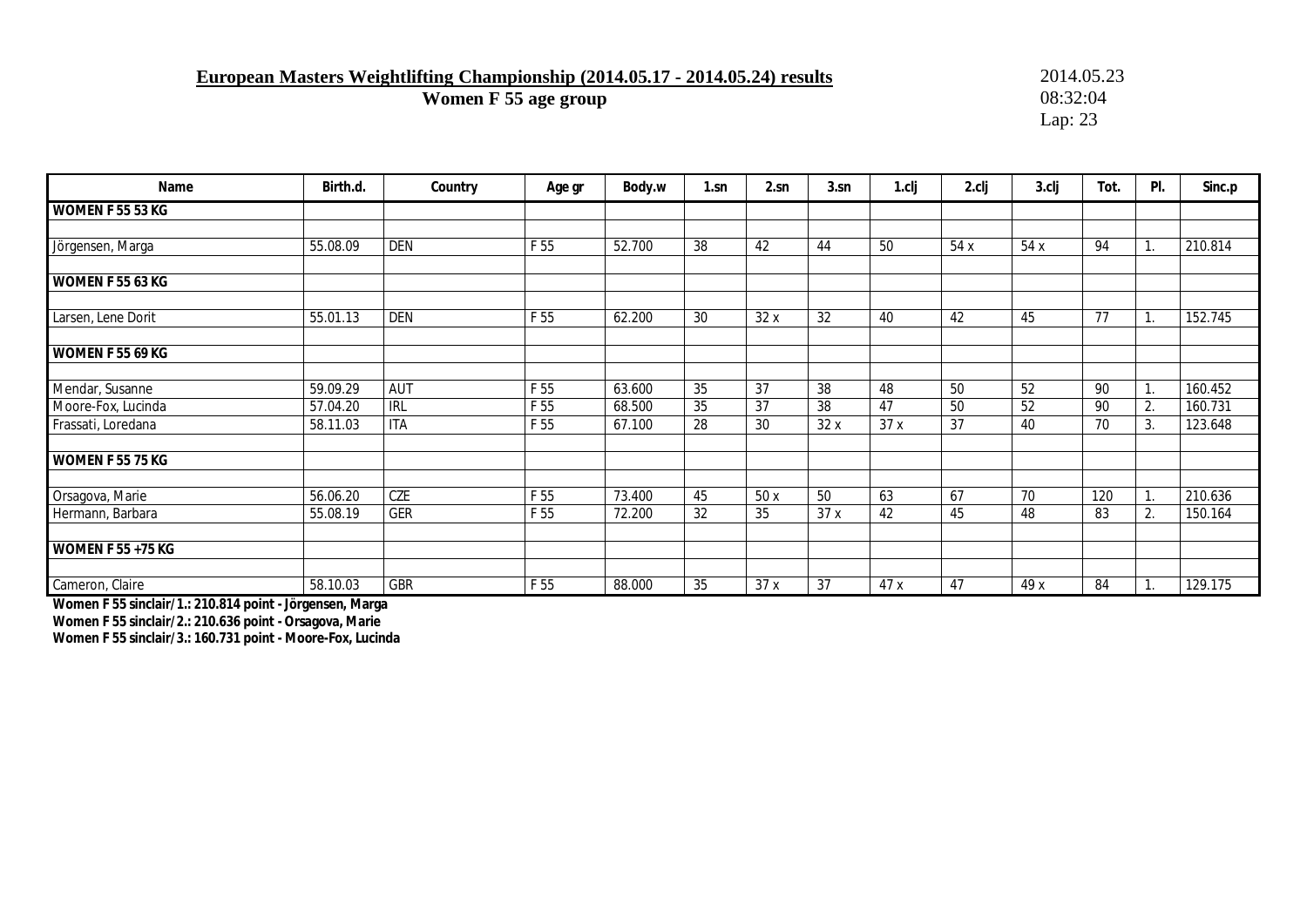# **European Masters Weightlifting Championship (2014.05.17 - 2014.05.24) results** 2014.05.23<br> **Women F 60 age group** 08:32:04

**Women F 60 age group** 

Lap: 24

| Name                    | Birth.d. | Country    | Age gr | Body.w | .sn              | 2.sn    | 3.sr | نام<br>i .ui | $\overline{\phantom{0}}$<br>$\sim$<br>Z.U | 3.cli                          | $\overline{\phantom{0}}$<br>Tot. | PI. | Sinc.p  |
|-------------------------|----------|------------|--------|--------|------------------|---------|------|--------------|-------------------------------------------|--------------------------------|----------------------------------|-----|---------|
| <b>WOMEN F 60 69 KG</b> |          |            |        |        |                  |         |      |              |                                           |                                |                                  |     |         |
|                         |          |            |        |        |                  |         |      |              |                                           |                                |                                  |     |         |
| Pfeiffer, Friederike    | 52.02.26 | <b>AUT</b> | F 60   | 67.000 | $\sqrt{2}$<br>4ა | .<br>40 | 40   | .56          | υu                                        | $\overline{\phantom{a}}$<br>62 | 108                              |     | 215.363 |

**Women F 60 sinclair/1.: 215.363 point - Pfeiffer, Friederike**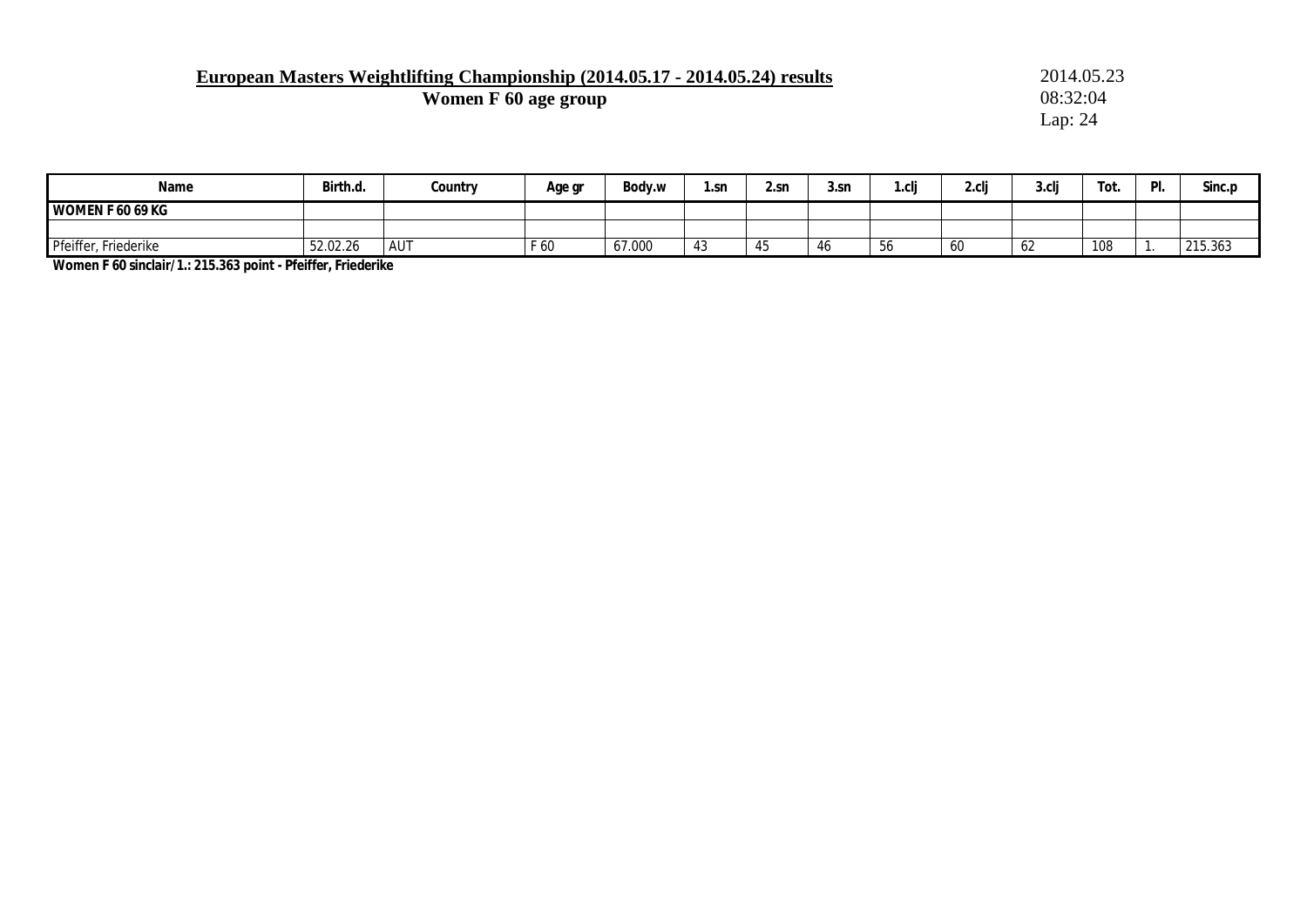# **European Masters Weightlifting Championship (2014.05.17 - 2014.05.24) results** 2014.05.23<br> **Women F 65 age group** 08:32:04

**Women F 65 age group** 

Lap: 25

| Name                  | Birth.d.  | Country    | Age gr                      | Body.w | 1.5 <sub>P</sub> | 2.sn | 3.sr     | r.clj | 2.cli | 3.cli | Tot.    | D | Sinc.p  |
|-----------------------|-----------|------------|-----------------------------|--------|------------------|------|----------|-------|-------|-------|---------|---|---------|
| WOMEN F 65 58 KG      |           |            |                             |        |                  |      |          |       |       |       |         |   |         |
|                       |           |            |                             |        |                  |      |          |       |       |       |         |   |         |
| Ulmer-Wolf, Anneliese | 149.05.17 | <b>AUT</b> | <b>F</b> $\prime$ F<br>65 T | 56.600 | ົດຕ<br>ں ے       | 24   | ,,<br>ںے | ےں    | -34   | 35x   | гΟ<br>ັ |   | 138.373 |

**Women F 65 sinclair/1.: 138.373 point - Ulmer-Wolf, Anneliese**